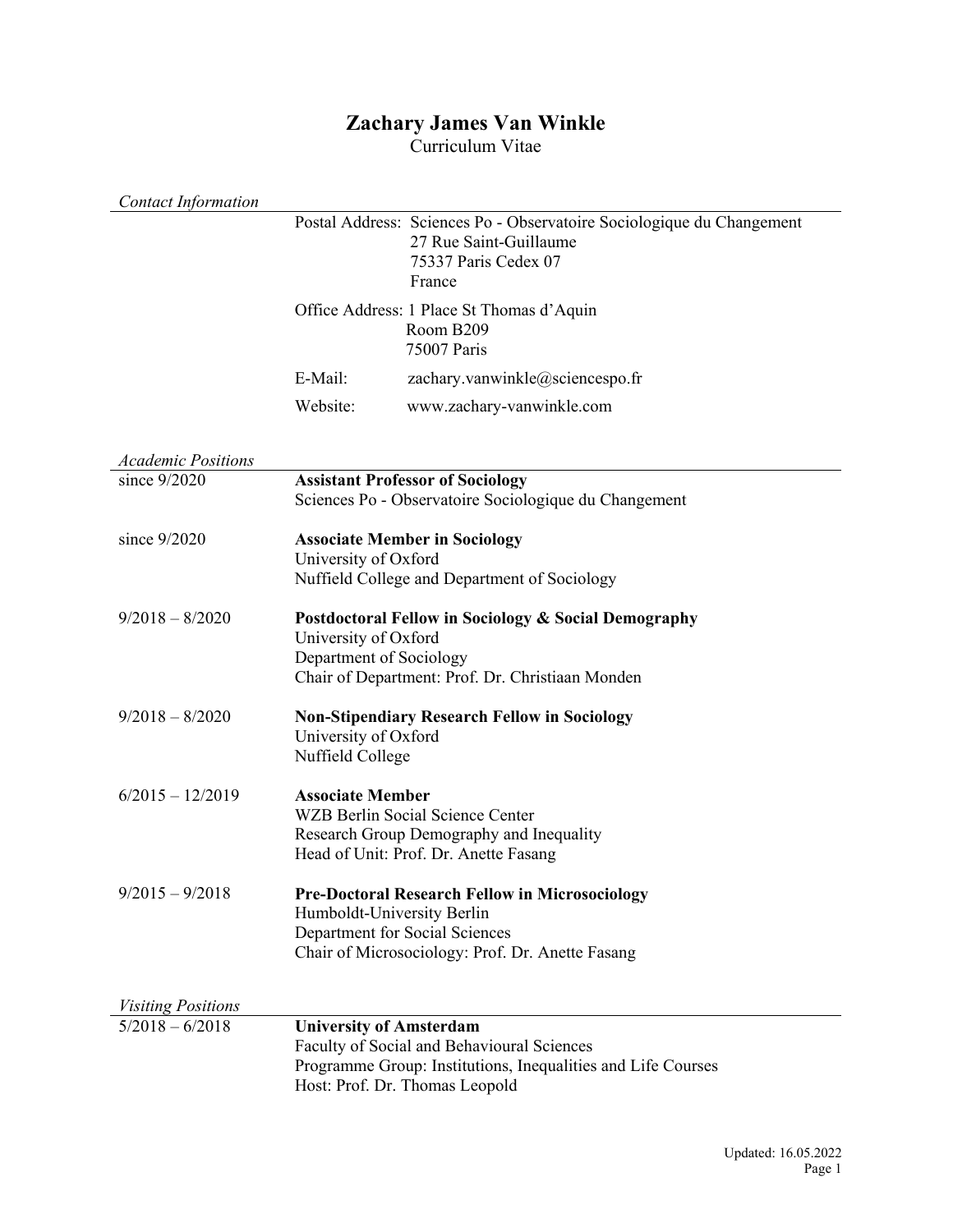| $2/2018 - 4/2018$  | <b>Princeton University</b><br>Office of Population Research<br>Host: Prof. Dr. Dalton Conely                                             |
|--------------------|-------------------------------------------------------------------------------------------------------------------------------------------|
| $8/2017 - 10/2017$ | <b>Stockholm University</b><br>Linnaeus Center on Social Policy and Family Dynamics in Europe, SPaDE<br>Host: Prof. Dr. Elizabeth Thomson |
| $7/2012 - 10/2012$ | <b>Northwestern University</b><br>Searle Center for Teaching Excellence<br>Host: Marina Micari, Ph.D.                                     |

# *Additional Affiliations* Network Member **PRESAGE** Research and Educational Programme on Gender Studies Sciences Po External Member **CRITEVENTS** Critical Life Events and the Dynamics of Inequality: Risk, Vulnerability, and Cumulative Disadvantage NORFACE Network External Member **EQUALLIVES** Inequality, early adult life courses and economic outcomes at mid-life in comparative context NORFACE Network

| Education |                                                               |
|-----------|---------------------------------------------------------------|
| 10/2018   | <b>PhD</b> in Sociology                                       |
|           | Humboldt-University Berlin & WZB Berlin Social Science Center |
|           | Summa Cum Laude                                               |
| 6/2015    | <b>M.A. Social Sciences</b>                                   |
|           | Humboldt-University Berlin                                    |
| 2/2014    | <b>B.A. Social Sciences</b>                                   |
|           | Humboldt-University Berlin                                    |

#### *Peer Reviewed Publications*

**Van Winkle, Z.** & Monden, C. (2022) Does the number of children lower parental wealth? The role of family policy in Europe. *European Journal of Population.* https://doi.org/10.1007/s10680-022- 09611-w.

- Polizzi, A., Struffolino, E. & **Van Winkle, Z.** (2022) Family Demographic Processes and In-Work Poverty: A Systematic Review. *Advances in Life Course Research.* 100462. https://doi.org/10.1016/j.alcr.2022.100462
- **Van Winkle, Z.**, Conley, D. (2021) Genome-Wide Heritability Estimates of Family Life Course Complexity. *Demography*, 58(4), 1575–1602. https://doi.org/10.1215/00703370-9373608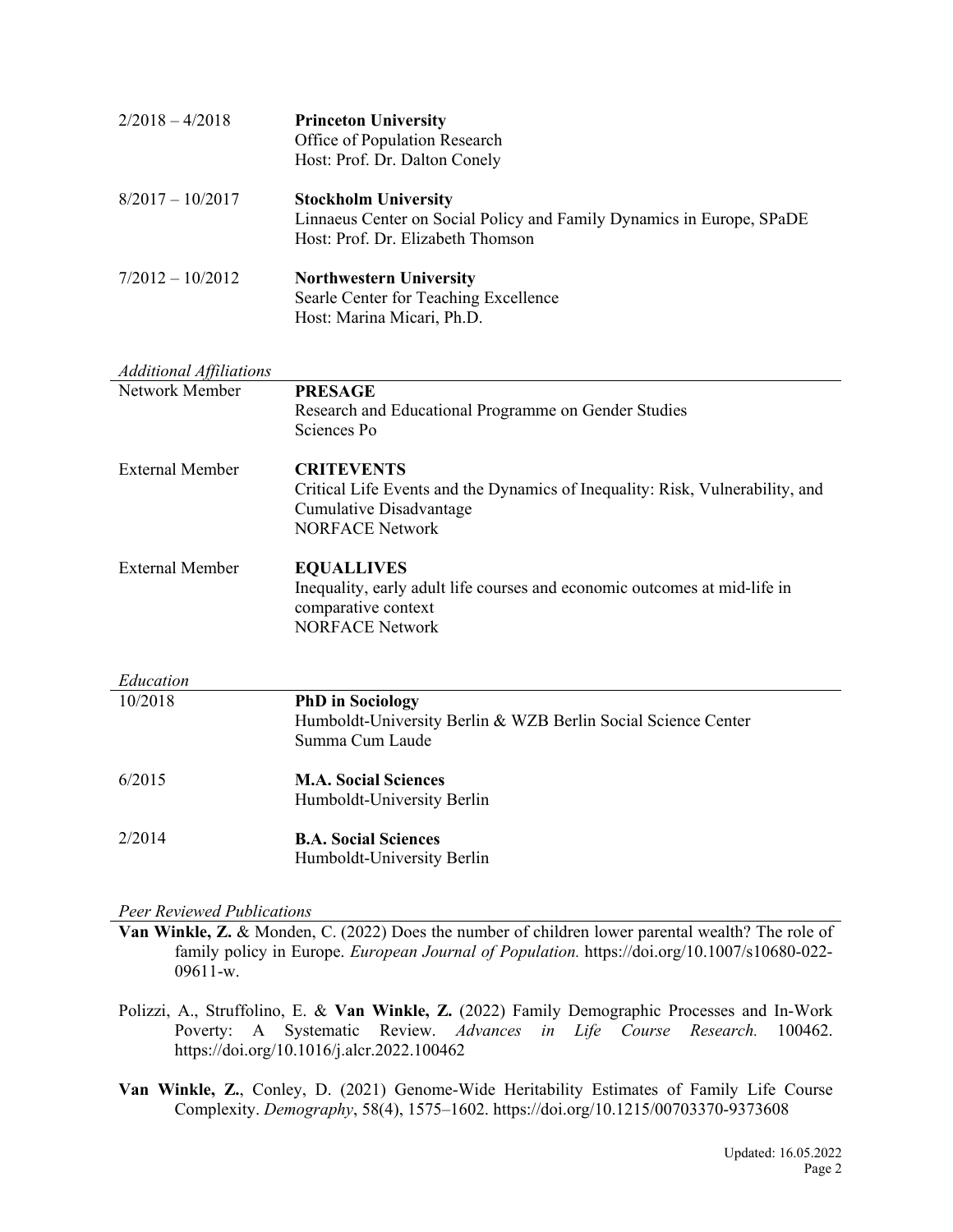- **Van Winkle, Z.**, Ferragina, E. & Recchi, E. (2021) The unexpected decline in feelings of depression among adults aged 50 and older in eleven European countries amidst the Covid-19 pandemic. *Socius: Sociological Research for a Dynamic World*. https://doi.org/10.1177%2F237802312 11032741
- Struffolino, E & **Van Winkle, Z.** (2021) "Exit this way" Persistent Gender & Racial Differences in Pathways Out of In-Work Poverty in the US. *Social Science Research,* 99. 102585. https://doi.org/10.1016/j.ssresearch.2021.102585
- **Van Winkle, Z.**, & Leopold, T. (2021) Family Size and Economic Wellbeing following Divorce: The United States in Cross-National Perspective. *Social Science Research*, 96. 102541. https://doi.org/10.1016/j.ssresearch.2021.102541
- **Van Winkle, Z.** & Fasang, A. (2021) The Complexity of employment & Family Life Courses across  $20^{th}$ Century Europe: An Update. *Demographic Research*, 44, 775-810*.*  https://doi.org10.4054/DemRes.2021.44.32
- Baier, T & **Van Winkle, Z.** (2020) Does Parental Separation lower Genetic Influences on Children's School-Related Skills? *The Journal of Marriage and Family*, 83(3), 898-917*.*  https://doi.org/10.1111/jomf.12730
- **Van Winkle, Z.** & Fasang, A. (2020) Parenthood Wage Gaps across the Life Course: A Comparison by Gender and Race. *The Journal of Marriage and Family*, 82(5), 1515-1533*.* https://doi.org/10.1111/jomf.12713
- Scheppard, P. & **Van Winkle, Z.** (2020) Using sequence analysis to test if human life histories are coherent strategies. *Evolutionary Human Sciences*, 2, 1-18. https://doi:10.1017/ehs.2020.38
- **Van Winkle, Z.** (2020) Family Life Course Standardization in Sweden: the Role of Compositional Change. *The European Journal of Population*, 36*,* 765-798*.* https://doi.org/10.1007/s10680-019- 09551-y
- Zagel, H & **Van Winkle, Z.** (2020) Women's family and employment life courses across twentieth century Europe: the role of policies and norms. *Social Politics*. https://doi.org/10.1093/sp/jxz056
- Van Winkle, Z. (2019) Family Policies and the Complexity of Family Life Courses in 20<sup>th</sup> Century Europe. *Journal of European Social Policy*, 30(3), 320-338. https://doi.org/10.1177/0958928719880508
- Pöyliö, H., & **Van Winkle, Z.** (2019) Do Parental Resources Moderate the Relationship Between Women's Income and Timing of Parenthood? *Advances in Life Course Research*, 39, 1-12. https://doi.org/https://doi.org/10.1016/j.alcr.2019.02.003
- **Van Winkle, Z.**, & Struffolino, E. (2018) When working isn't enough: Family demographic processes and in-work poverty across the life course in the United States. *Demographic Research*, 39, 365– 380. https://doi.org/10.4054/DemRes.2018.39.12
- **Van Winkle, Z.** (2018) Family Trajectories Across Time and Space: Increasing Complexity in Family Life Courses in Europe? *Demography*, 55(1), 135–164. https://doi.org/10.1007/s13524-017- 0628-5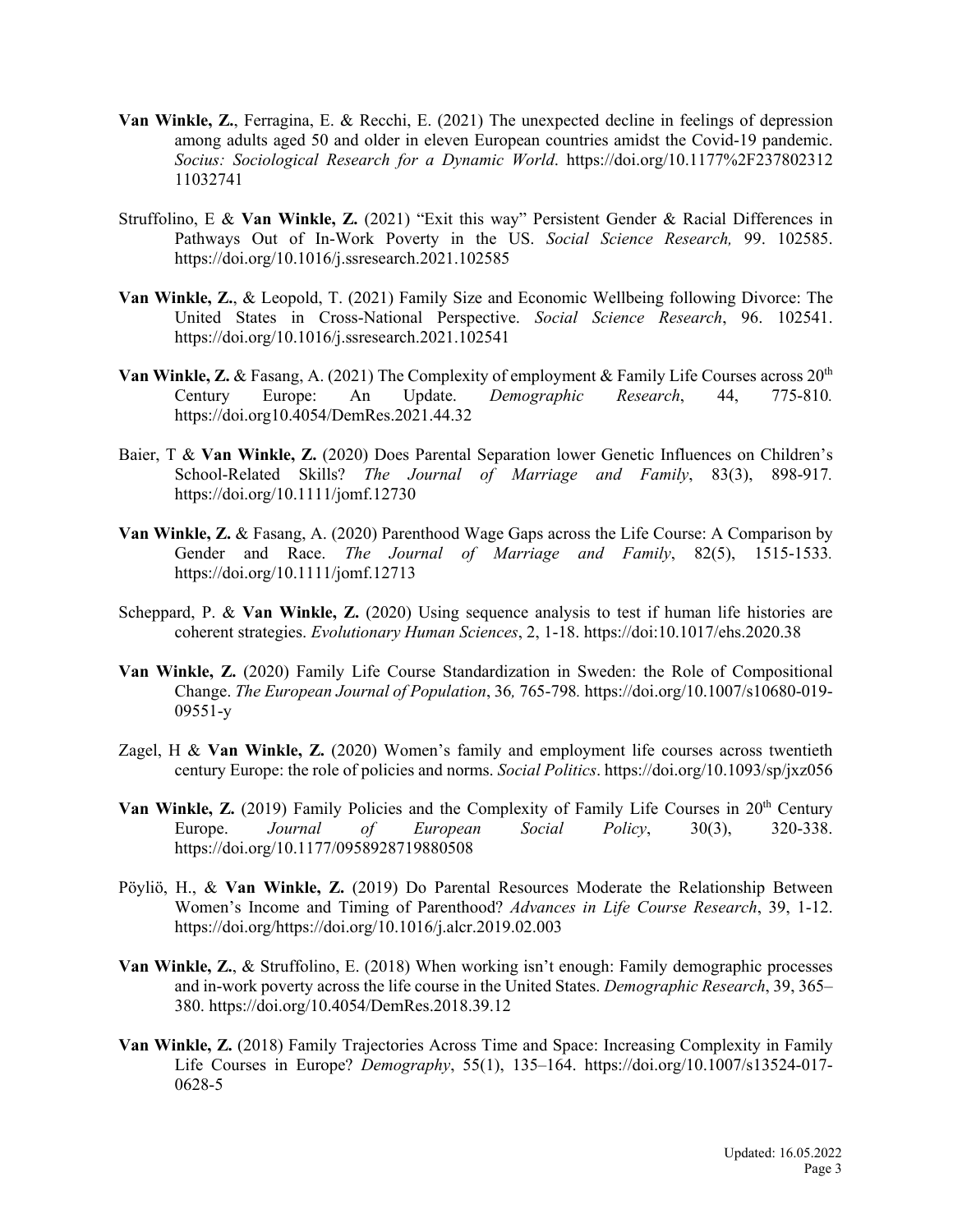- **Van Winkle, Z.**, & Fasang, A. (2017) Complexity in Employment Life Courses in Europe in the Twentieth Century—Large Cross-National Differences but Little Change across Birth Cohorts. *Social Forces*, 96(1), 1–30. https://doi.org/10.1093/sf/sox032
- Micari, M.; **Van Winkle, Z.** & Pazos, P. (2016). Among friends: the role of academic-preparedness diversity in individual performance within a small-group STEM learning environment. *International Journal of Science Education*, 38(12), 1904-1922*.*  doi:10.1080/09500693.2016.1218091.

#### *Chapters*

Streitweiser, B. & **Van Winkle, Z.** (2014). The Erasmus Citizen: students' conceptions of citizenship identity in the Erasmus Mobility Programme in Germany. In: Streitweiser, Bernhard (Ed): *Internationalization of Higher Education and Global Mobility*. Oxford Studies in Comparative Education: Symposium Books.

#### *Working & Conference Papers*

- **Van Winkle, Z.** & Baier, T. (2022) Parental Separation and Children's Genetic Influences on Education across 20th Century Birth Cohorts. SocArXiv. https://doi.org/10.31235/osf.io/62j8g
- **Van Winkle, Z.** & Wen, F. (2021) A Chinese Second Demographic Transition? A Holistic Approach to Family Life Courses. SocArXiv. https://doi:10.31235/osf.io/gc5tn.
- Busetta, A., Mendola, D., Struffolino, E. & **Van Winkle, Z.** (2020) The role of the accumulation of poverty and unemployment for health disadvantages. In Pollice, A., Salvati, N., & Spagnolo, F. (Eds), Book of Short Papers, 2020 Società Italiana di Statistica. Pearson.
- Gruijters, R., **Van Winkle, Z.**, & Fasang, A. (2020) Life Course Trajectories and Wealth Accumulation in the United States: Comparing Baby Boomers and Millennials. DIAL Working Paper Series 12/2020.
- **Van Winkle, Z.** & Leopold, T. (2019) Family Size and the Persistency of Poverty following Divorce: The United States in Comparative Perspective. DIAL Working Paper Series 23/2019.
- **Van Winkle, Z.** & Fasang, A. (2019) The Complexity of employment & Family Life Courses across 20<sup>th</sup> Century Europe: An Update. DIAL Working Paper Series 22/2019.
- **Van Winkle, Z.** & Fasang, A. (2019) Parenthood Wage Gaps across the Life Course: An Intersectional Comparison by Gender and Race. DIAL Working Paper Series 20/2019.
- Struffolino, E., & **Van Winkle, Z.** (2019). Is there only one way out of in-work poverty ? Difference by gender and race in the US. WZB Berlin Social Science Discussion Paper No. SP I 2019-601. Berlin.
- **Van Winkle, Z.**, Fasang, A., & Raab, M. (2017). Intergenerational Patterns of Family Formation in East and West Germany. In G. Richard & M. Studer (Eds.), Proceedings of the International Conference on Sequence Analysis and Related Methods (pp. 509–534). Lausanne, CH: NCCR LIVES.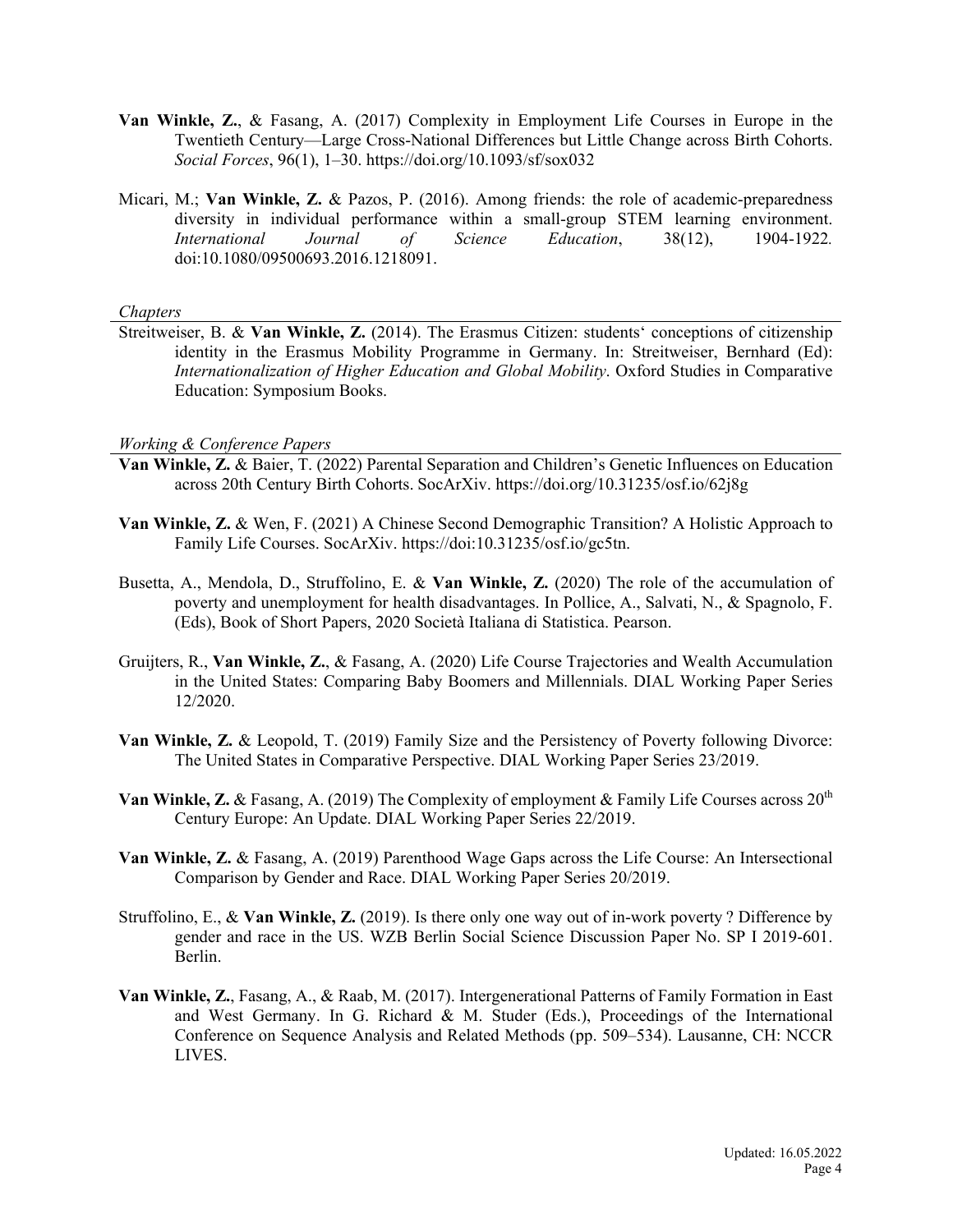*In Progress & Under Review*

- Gruijters, R., **Van Winkle, Z.**, & Fasang, A. Life Course Trajectories and Wealth Accumulation in the United States: Comparing Baby Boomers and Millennials. *Revise and resubmit at the American Journal of Sociology.*
- **Van Winkle, Z.** & Struffolino, E. A research note on the persistent risk of in-work poverty following the birth of a first, second, and third child across the life course. *Under review at European Journal of Population.*
- **Van Winkle, Z.** & Baier, T. The role of parental divorce and death for children's chances to realize their genetic potential for education across US birth cohorts. *Under review at Social Forces.*
- **Van Winkle, Z.** & Wen, Fangqi. A Chinese Second Demographic Transition? A Holistic Approach to Family Life Courses. *Revise and Resubmit at Population and Development Review.*
- Fasang, A., Gruijters, R., & **Van Winkle, Z.** Family Life Courses. *Invited contribution to the 2025 Journal of Marriage and Family Review in Theory and Methods*.
- Rowold, C. & **Van Winkle, Z.** Cohort Change in the Family Complexity of Adults and Children in the United Kingdom. *Invited contribution to Demography of Transforming Families* edited by Robert Schoen*.*
- **Van Winkle, Z.** & Leopold, T. Losing Partners and Lasting Poverty: A Matching Study on the Economic Consequences of Widowhood. *In preparation for submission to the American Sociological Review.*
- Witteveen, D., **Van Winkle, Z.** & Paskov, M. Career Mobility of the European Working Class. *In preparation for submission to Social Forces.*
- Busetta, A., Mendola, D., Struffolino, E. & **Van Winkle, Z.** The role of the accumulation of poverty and unemployment for health disadvantages. *In preparation for submission to the European Sociological Review.*
- **Van Winkle, Z.**, Kalmijn, M. & Leopold, T. Adult and Child Experiences of Divorce in the United States by Race and Educational Attainment. *In preparation for submission to the Journal of Marriage and Family*
- Van Winkle, Z. & Zagel, H. Early family life courses and sex education policies in the United States
- **Van Winkle, Z.** The De-Standardization and the Differentialization of Family Formation in the United States: the Role of Parental Resources and Childhood Family Structure.
- **Van Winkle, Z.** & Baier, T. Does the availability of grandparents increase genetic influences on children's school performance?
- Van Winkle, Z. & Präg, P. Social Mobility and Adult Health across 20<sup>th</sup> Century Europe.
- **Van Winkle, Z.** & Struffolino, E. In-work poverty from a Child's Perspective in the United States and Germany: the Role Taxes and Transfers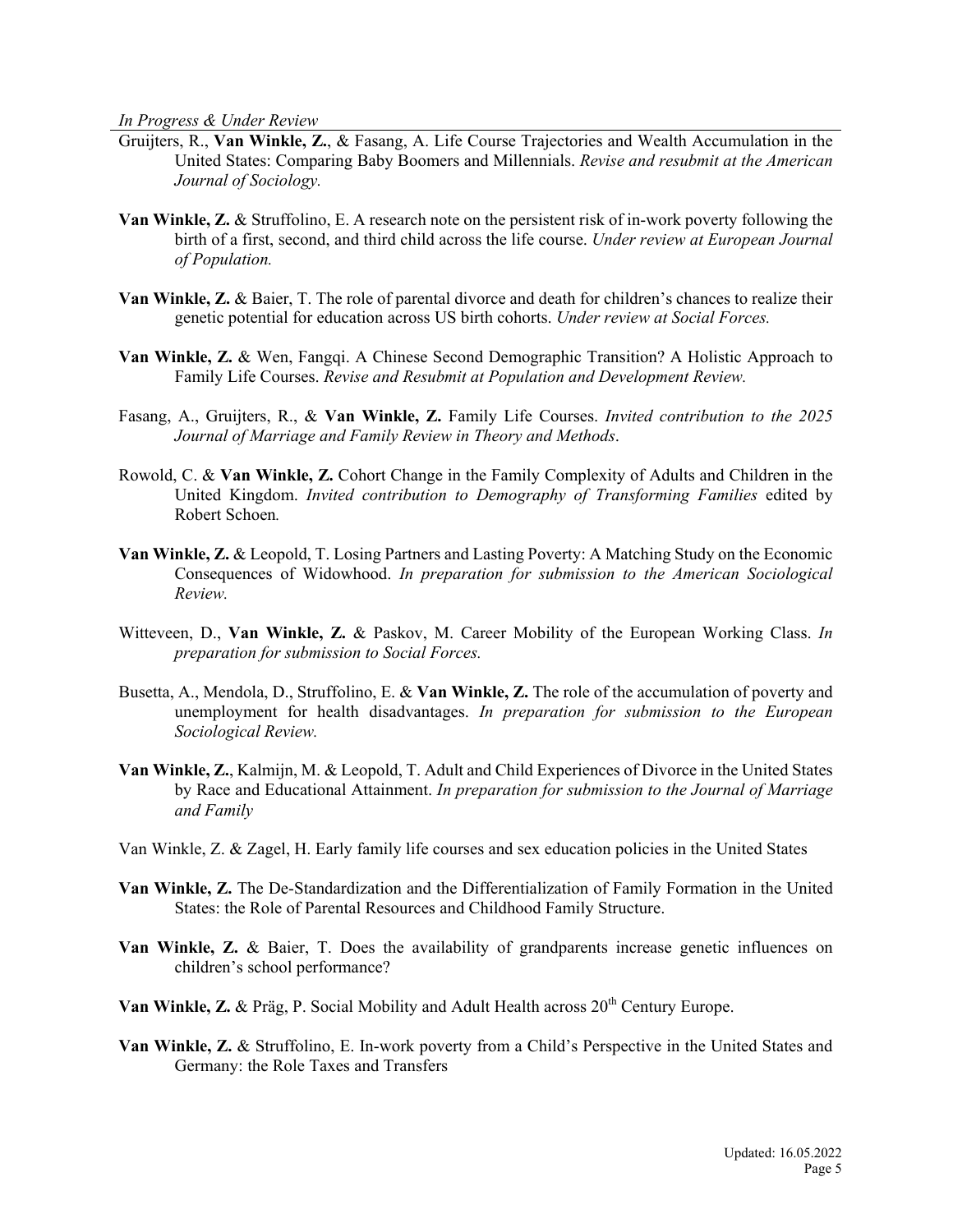\*Numerous blog posts and open access data and code at www.zachary-vanwinkle.com

- Fasang, A., Grijters, R, & **Van Winkle, Z.** (2019). Geplatzter Traum? Vermögensungleichheit bei Babyboomern und Millennials in den USA. WZB Mitteilungen Nr. 165. Berlin.
- Struffolino, E. & **Van Winkle, Z.** (2019). Wege aus der Erwerbsarmut in den USA. Geschlecht und Herkunft entscheiden. WZB Mitteilungen Nr. 1964. Berlin.

**Van Winkle, Z.** (2010). Familiengründung früher und heute. WZB Mitteilungen Nr. 159. Berlin.

| <b>Invited Talks</b> |                                                                                                                                                   |
|----------------------|---------------------------------------------------------------------------------------------------------------------------------------------------|
| 9/2021               | Using sequence analysis to test if human histories are coherent strategies<br>Bavarian State Institute for Family Research (ifb) Colloquium       |
| 9/2021               | The complexity of employment life courses across 20th century Europe<br><b>Finnish Centre for Pensions</b>                                        |
| 01/2021              | A Chinese Second Demographic Transition? A Holistic Approach to Family<br>Life Courses<br>Inequality Working Group, European University Institute |
| 01/2021              | Family Structure & Genetic Influences on Children's School Performance<br>Social Science Genetics Paris, CREST                                    |
| 10/2020              | Genes & the Life Course<br>Inaugural Meeting of Social Science Genetics Paris, CREST                                                              |
| 09/2017              | Family Policies & Family Life Course Complexity of in 20th Century Europe<br>Turku Center for Welfare Research (TCWR) Seminar, Turku University   |
| 09/2017              | The Complexity of Life Courses in 20th Century Europe<br>Department of Sociology Higher Seminar, Umeå University                                  |

*Conference Presentations (selected)*

**Van Winkle, Z.** & Leopold, T. Losing Partners and Lasting Poverty: A Matching Study on the Economic Consequences of Widowhood. Paper presented at the final conference of the DIAL network, Brussels, 2021.

- **Van Winkle, Z.** & Baier, T. The role of parental divorce and death for children's chances to realize their genetic potential for education across 1920-1980 US birth cohorts. Paper presented at the 2021 online annual meeting of the European Consortium for Sociological Research.
- Struffolino, E. & **Van Winkle, Z.** In-work poverty from a Child's Perspective in the United States and Germany: the Role Taxes and Transfers. Paper presented by E. Struffolino at the 2021 online annual meeting of the European Consortium for Sociological Research.
- **Van Winkle, Z.** & Baier, T. The role of parental divorce and death for children's chances to realize their genetic potential for education across 1920-1980 US birth cohorts. Paper presented at the 2021 online annual meeting of the German Sociological Association.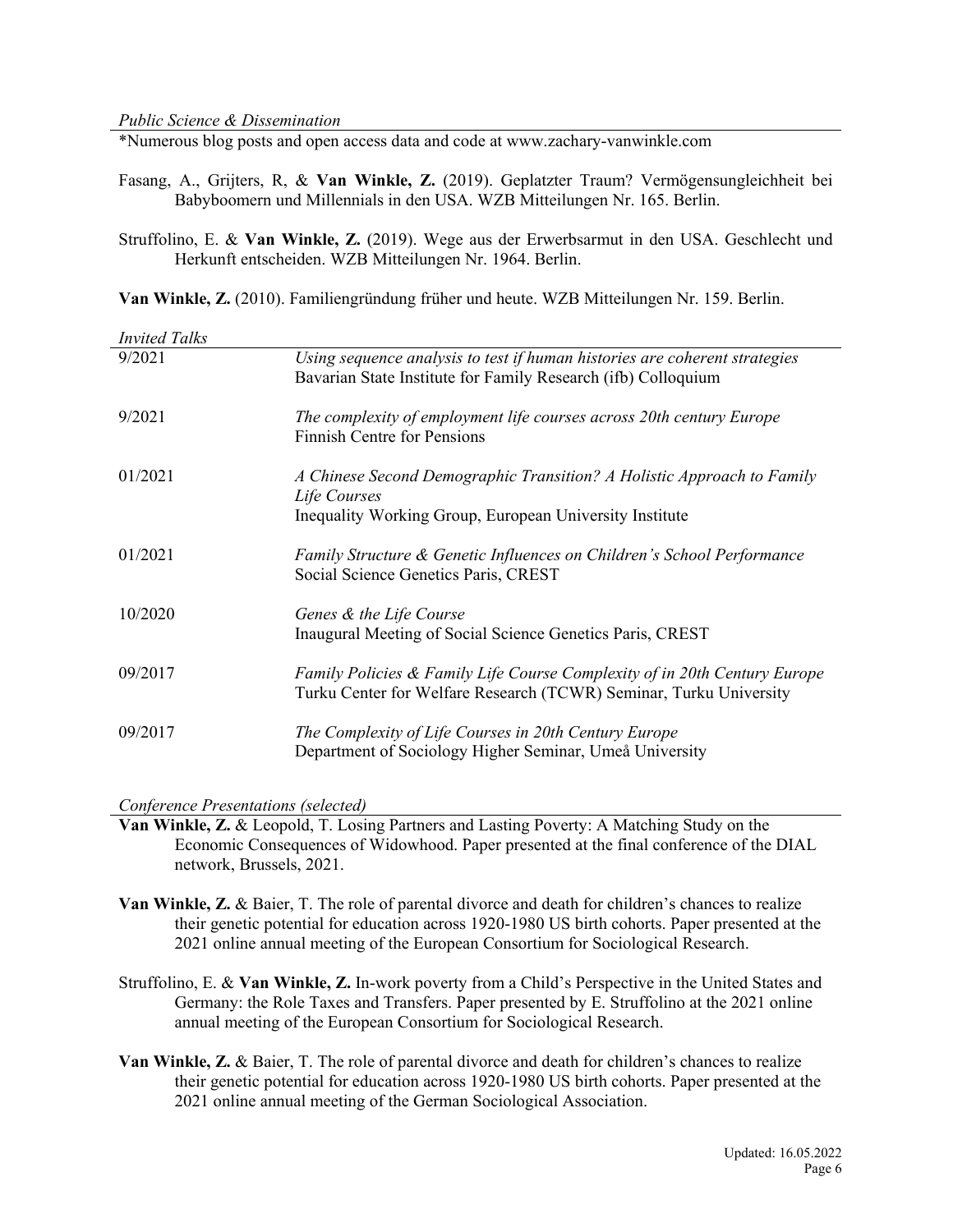- **Van Winkle, Z.** & Leopold, T. Losing Partners and Lasting Poverty: A Matching Study on the Economic Consequences of Widowhood. Paper presented at the 2021 online spring meeting of RC28.
- Witteveen, D., **Van Winkle, Z.** & Paskov, M. *Career Mobility of the European Working Class.* Paper presented by D. Witteveen at the 2020 online spring meeting of RC28.
- **Van Winkle, Z.** & Leopold, T. Losing Partners and Lasting Poverty: A Matching Study on the Economic Consequences of Widowhood. Paper presented at the 2021 online annual meeting of the Population Association of America.
- **Van Winkle, Z.** & Wen, F. A Chinese Second Demographic Transition? A Holistic Approach to Family Life Courses. Paper presented at the 2021 online annual meeting of the Population Association of America.
- **Van Winkle, Z.** & Wen, F. A Chinese Second Demographic Transition? A Holistic Approach to Family Life Courses. Paper presented at the 2020 online International Chinese Sociological Association Conference.
- Witteveen, D., **Van Winkle, Z.** & Paskov, M. *Career Mobility of the European Working Class.* Paper presented by D. Witteveen at the 2020 online European Consortium for Sociological Research Conference.
- Anderson, L. & **Van Winkle, Z.** *Poverty and Fertility across the Life Course in the United States and Germany*. Paper presented by L. Anderson at the 2020 online European Consortium for Sociological Research Conference.
- Gruijters, R., **Van Winkle, Z.**, Fasang, *A. Life Course Trajectories and Wealth Accumulation in the United States: Comparing Baby Boomers and Millennials.* Paper presented by Z. Van Winkle at the 2020 Beyond EPC Webinar.
- **Van Winkle, Z.**, & Struffolino, E. *Parity Transitions and In-Work Poverty across the Life Course in the US and Germany*. Paper presented by E. Struffolino at the 2019 European Consortium for Sociological Research Conference. Lausanne, Switzerland.
- **Van Winkle, Z.**, & Fasang, A. *Parenthood Wage Gaps by Parity and across the Life Course: A Comparison by Gender & Race*. Paper presented by A. Fasang at the 2019 European Consortium for Sociological Research Conference. Lausanne, Switzerland.
- **Van Winkle, Z.**, & Monden, C. *Family Size and Wealth after Age 50 in 20th Century Europe*. Paper presented by C. Monden at the 2019 European Consortium for Sociological Research Conference. Lausanne, Switzerland.
- **Van Winkle, Z.**, & Leopold, T. *Family Size and Economic Wellbeing following Divorce: the United States in Comparative Perspective*. Paper presented at the 2019 European Consortium for Sociological Research Conference. Lausanne, Switzerland.
- **Van Winkle, Z.**, & Leopold, T. *Family Size and Economic Wellbeing following Divorce in Cross-National Perspective*. Paper presented at the DIAL Mid-Term Conference. Turku, Finland.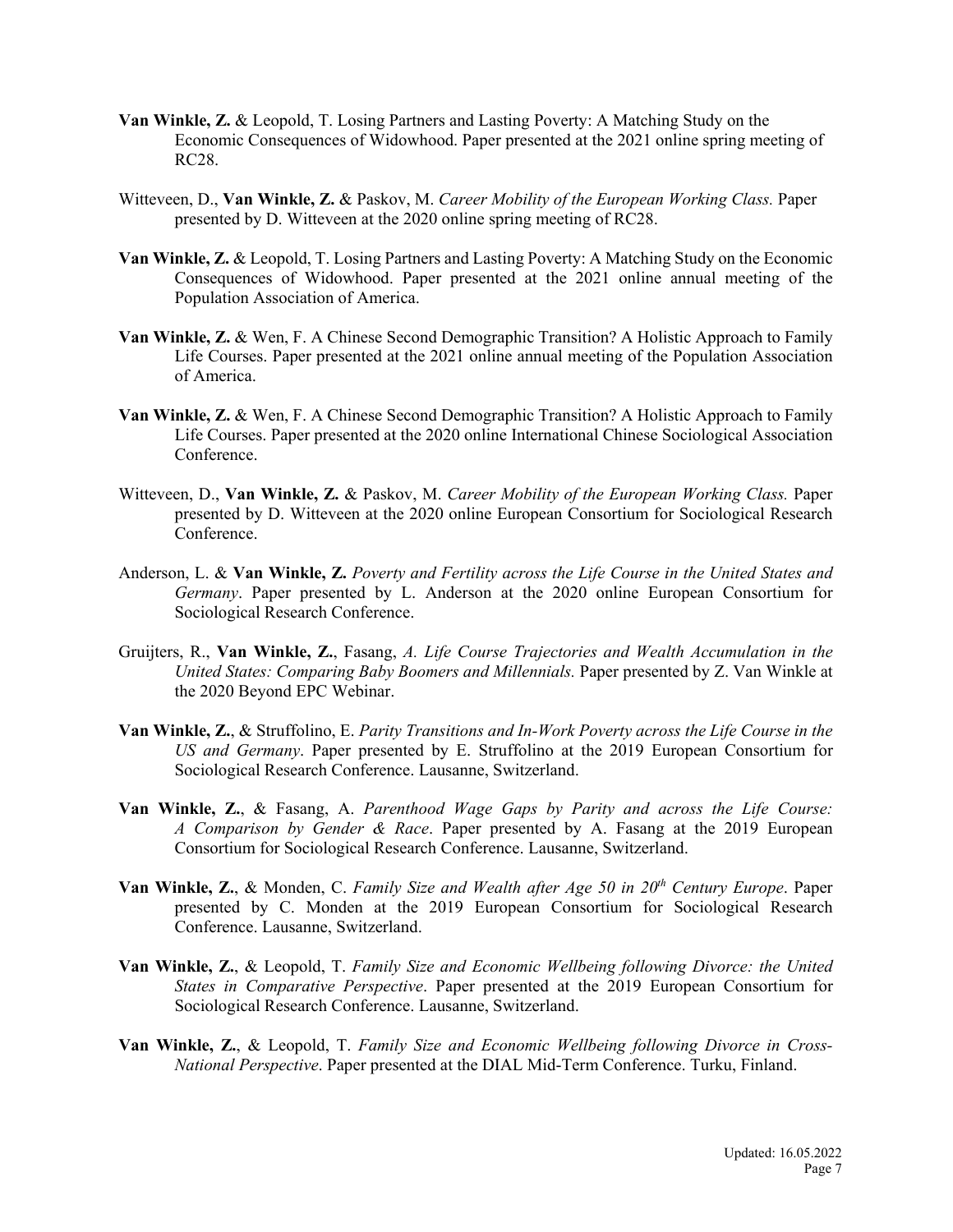- **Van Winkle, Z.**, & Leopold, T. *Family Size and Economic Wellbeing following Divorce in Cross-National Perspective*. Paper presented at the 2019 CRITEVENTS workshop. Oxford, United Kingdom.
- **Van Winkle, Z.**, & Leopold, T. *Family Size and Economic Wellbeing following Divorce in Cross-National Perspective*. Paper presented at the 2019 Annual Meeting of the Population Association of America. Austin, Texas.
- **Van Winkle, Z.**, Conley, D. *Genome-Wide Heritability Estimates of Family Life Course Complexity*. Paper presented at the 2019 Annual Meeting of the Population Association of America. Austin, Texas.
- **Van Winkle, Z.**, & Leopold, T. *Family Size and Economic Wellbeing following Divorce in Cross-National Perspective*. Paper presented at the 2018 CRITEVENTS workshop. Lausanne, Switzerland.
- **Van Winkle, Z.**, Conley, D. Genome-Wide Heritability Estimates of Family Life Course Complexity. Paper presented at the 2018 International Symposium for Sequence Analysis. Monte Verita, Switzerland.
- **Van Winkle, Z.** (April 2018) *Family Life Course Standardization in Sweden: the Role of Compositional Change*. Poster presented at the 2018 Paper presented at 2018 European Population Conference. Brussels, Belgium
- Pöyliö, H & **Van Winkle, Z.** (June, 2018). *Career Before Kids? Parental Resources Moderating the Relation Between Career Success and First Birth.* Paper presented at 2018 European Population Conference. Brussels, Belgium
- **Van Winkle, Z.** (April 2018) *Family Life Course Standardization in Sweden: the Role of Compositional Change*. Poster presented at the 2018 Annual Meeting of the Population Association of America. Denver, CO
- **Van Winkle, Z.** (January, 2018). *Family Policies and Family Life Course Complexity across 20th Century Europe.* Poster presented at 2018 Alpine Population Association conference. La Thuile, Italy
- **Van Winkle, Z.** (January, 2018). *Family Policies and Family Life Course Complexity across 20th Century Europe.* Paper presented at 2017 European Consortium for Sociological Research Conference. Malian, Italy
- **Van Winkle, Z.** (August, 2017). *Family Policies and Life Course Complexity: Heterogeneity across Political Regimes in 20th Century Europe.* Paper presented at 2017 European Consortium for Sociological Research Conference. Malian, Italy
- Pöyliö, H & **Van Winkle, Z.** (August, 2017). *Career Before Kids? Parental Resources Moderating the Relation Between Career Success and First Birth.* Paper presented at 2017 European Consortium for Sociological Research Conference. Malian, Italy
- **Van Winkle, Z.** (August, 2017). *Parental Resources and the De-Standardization of Family Formation in the United States.* Poster presented at 2017 European Consortium for Sociological Research Conference. Malian, Italy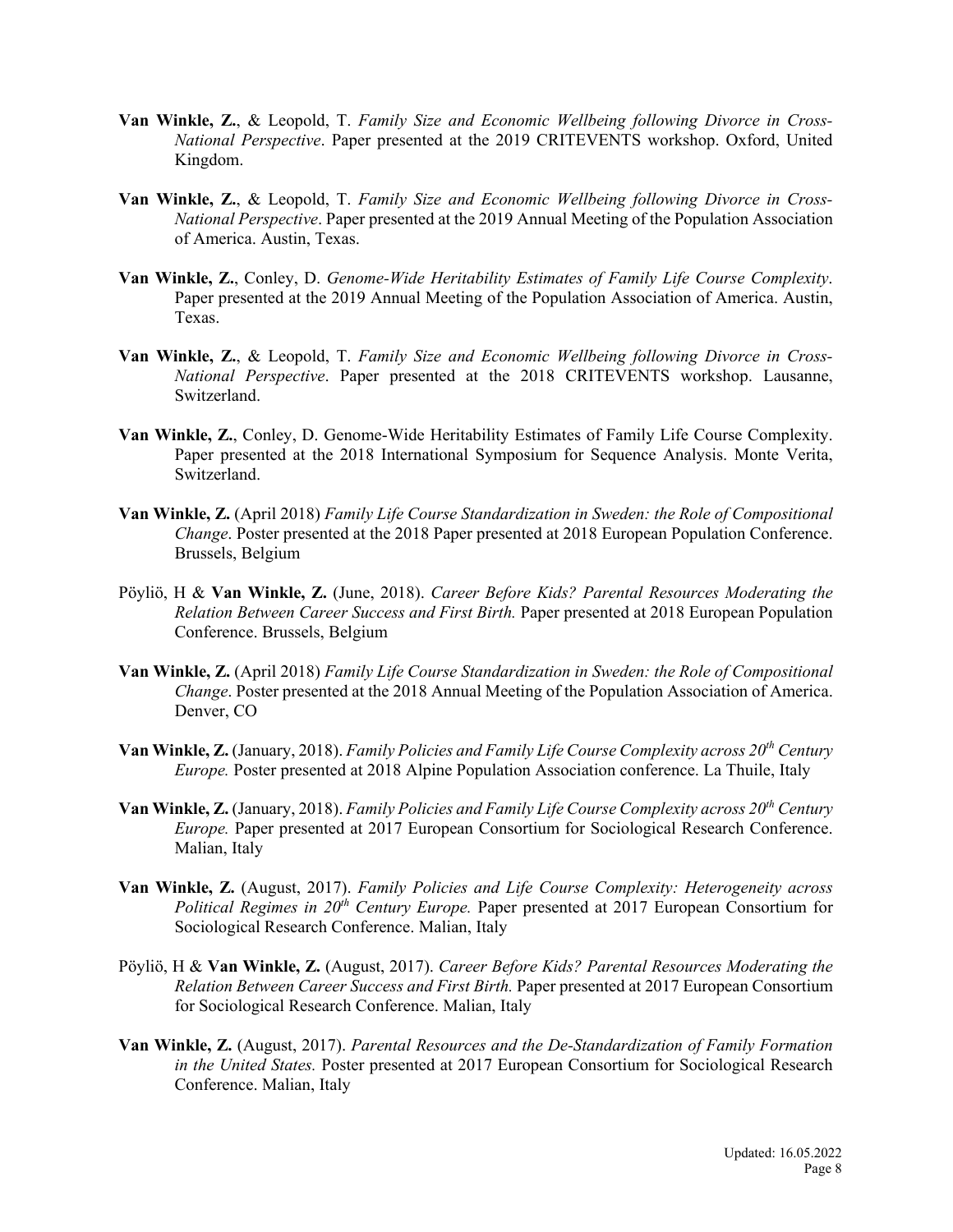- **Van Winkle, Z.** (April, 2017). *Parental Resources and the De-Standardization of Family Formation in the United States.* Paper presented at 2017 Annual Meeting of the Population Association of America. Chicago, IL.
- **Van Winkle, Z.** (January, 2017). *Parental Resources and the De-Standardization of Family Formation in the United States.* Poster presented at 2017 Alpine Population Association conference. La Thuile, Italy
- **Van Winkle, Z.** (December, 2016). *Parental Resources and the De-Standardization of Family Formation in the United States.* Paper presented at 1<sup>st</sup> European Consortium for Sociological Research Thematic Workshop – Demography and Inequality. Berlin, Germany.
- **Van Winkle, Z.**; Fasang, A. & Raab, M. (September, 2016). *Intergenerational Patterns of Family Formation in East and West Germany.* Paper presented at 2016 Annual Meeting of the German Sociological Association. Oxford, United Kingdom.
- **Van Winkle, Z.**; Fasang, A. & Raab, M. (September, 2016). *Intergenerational Patterns of Family Formation in East and West Germany.* Paper presented at 2016 European Consortium for Sociological Research conference. Oxford, United Kingdom.
- **Van Winkle, Z.**; Fasang, A. & Raab, M. (June, 2016). *Intergenerational Patterns of Family Formation in East and West Germany.* Paper presented at SOEP  $2016 - 12<sup>th</sup>$  International German Socio-Economic Panel User Conference. Berlin, Germany.
- **Van Winkle, Z.**; Fasang, A. & Raab, M. (June, 2016). *Intergenerational Patterns of Family Formation in East and West Germany.* Paper presented at LaCOSA II – International Conference on Sequence Analysis and Related Methods. Lausanne, Switzerland.
- **Van Winkle, Z.** (March, 2016). *Family Trajectories across Time and Space: Increasing Complexity and Diversity in Family Life Courses in Europe?* Paper presented at the 2016 Annual Meeting of the Population Association of America. Washington D.C.
- **Van Winkle, Z.** (January, 2016). *Family Trajectories across Time and Space: Increasing Complexity and Diversity in Family Life Courses in Europe?* Paper presented at the 2016 Alpine Population Association Conference. Villars-sur-Ollon, Switzerland.
- **Van Winkle, Z.** & Fasang, A. (September, 2015). *The Complexity of Employment Trajectories in Europe in the 20th Century: change over time or stable cross-national differences?* Paper presented at the 2015 European Consortium for Sociological Research Conference. Tallinn, Estonia.
- **Van Winkle, Z.** & Fasang, A. (August, 2015). *The Complexity of Employment Trajectories in Europe in the 20th Century: change over time or stable cross-national differences?* Paper presented at the 2015 Annual Meeting of the American Sociological Association. Chicago, IL.

*Research Training*

3/2017 **"The Intergenerational Transmission of Socio-Economic Status and Inequality: Patterns and Mechanisms"** Spring School of the European Consortium for Sociological Research Collegio Carlo Alberto (Moncalieri/Turin)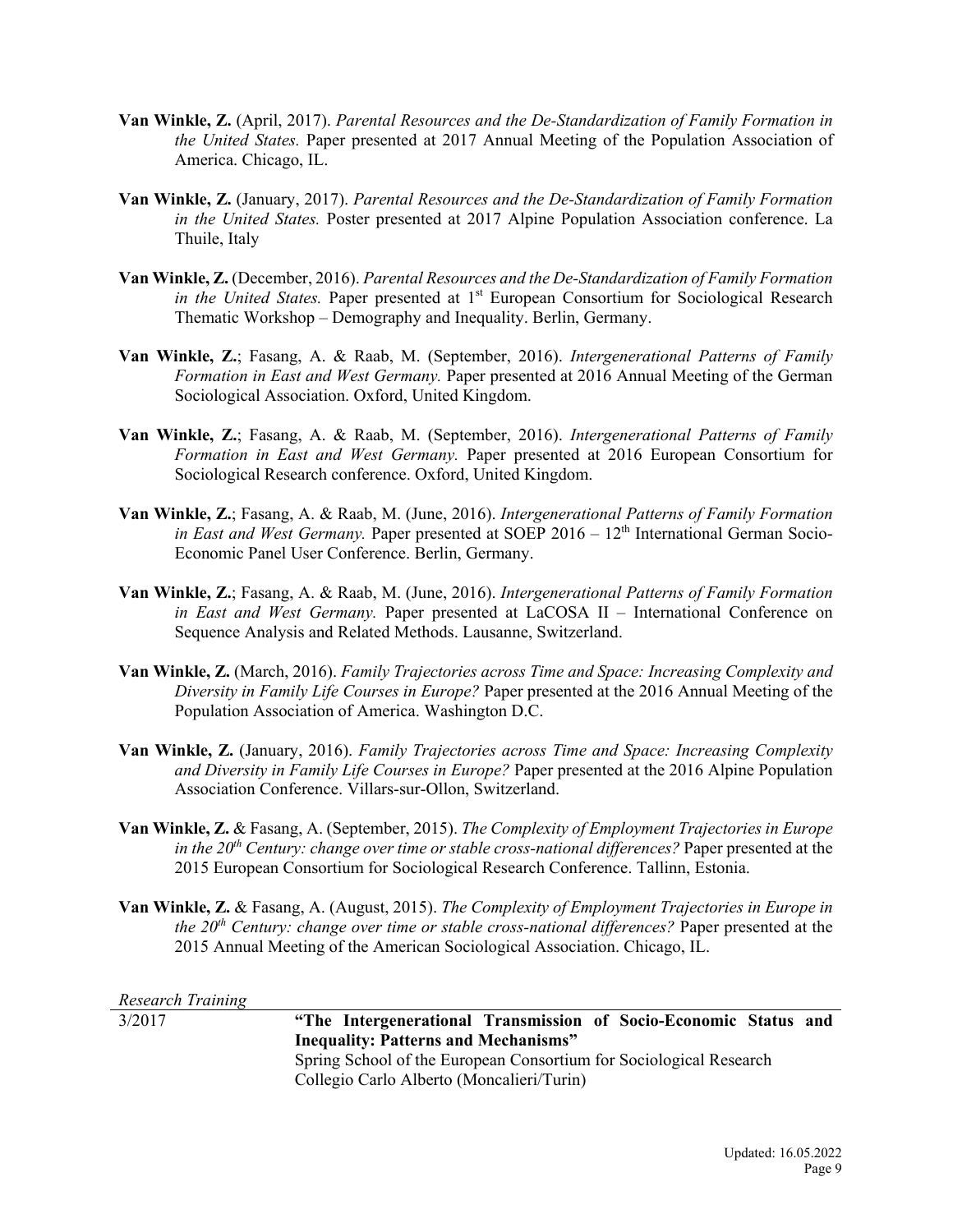| 5/2016                          | "Statistical Analysis in the Lexis Diagram: Age-Period-Cohort Models"<br>International Advanced Studies in Demography Course<br>Max Planck Institute for Demographic Research (Rostock)                                                                                                                                 |
|---------------------------------|-------------------------------------------------------------------------------------------------------------------------------------------------------------------------------------------------------------------------------------------------------------------------------------------------------------------------|
| 3/2016                          | "The Quantitative Analysis of Old Age and its Relation to Inequality"<br>Spring School of the European Consortium for Sociological Research<br>Collegio Carlo Alberto (Moncalieri/Turin)                                                                                                                                |
| 9/2015                          | "Longitudinal and Life Course Research"<br>Summer School of the Society of Longitudinal and Life Course Studies<br>Bamberg University & Leibnitz Institute for Educational Trajectories                                                                                                                                 |
| 6/2015                          | "The Welfare State and Inequality"<br>Summer School of the European Campus of Excellence<br>Bremen International Graduate School of Social Science                                                                                                                                                                      |
|                                 |                                                                                                                                                                                                                                                                                                                         |
| Grants & Scholarships<br>5/2021 | ANR RÉSILIENCE-COVID-19 funding for the project "Assessing the<br>Individual and Societal Economic Consequences of Premature Widowhood<br>following the Covid-19 Pandemic (WIDOW19): 73,920€                                                                                                                            |
| 3/2021                          | Trilateral Initiatives in Emerging Regions Grant from the Columbia Alliance<br>for the project "A Holistic Approach to Social & Life Course Change in China"<br>with Yao Lu (Columbia), Jia Yu (Peking), and Fangqi Wen (Oxford): \$15,000                                                                              |
| 7/2020                          | Seed Grant from the John Fell Fund, University of Oxford, for the project "The<br>Consequences of Family Complexity for Adults & Children in the UK": £8,440                                                                                                                                                            |
| 12/2018                         | Seed Grant Funding from the Oxford/Berlin Research Partnership for the<br>project "Understanding Family Demographic Processes and In-Work Poverty<br>in Europe" together with Christian Monden (Oxford), Johannes Giesecke<br>(Berlin), & Emanuela Struffolino (Berlin): ca. 15,000€                                    |
| 1/2018                          | Strategic Initiative Funding from the International Strategy Office, Humboldt<br>University Berlin for the Humboldt University - Princeton University<br>Partnership Project "Far from the Tree? Social and biological determinants of<br>the intergenerational transmission of family demographic behavior": $3,250$ € |
| 11/2017                         | Grant from the <i>Institute of Social Sciences</i> , Humboldt University Berlin to<br>finance Demography publication costs: $500 \in$                                                                                                                                                                                   |
| 10/2017                         | Grant from the <i>European Consortium for Sociological Research</i> to finance<br>research stay at Stockholm University's Linnaeus Center on Social Policy and<br>Family Dynamics in Europe, SPaDE: 1,200€                                                                                                              |
| 4/2017                          | Grant from the German Academic Exchange Service to attend the 2017 Annual<br>Meeting of the Population Association of America: 1,400€                                                                                                                                                                                   |
| 6/2015                          | Grant from the <i>European Campus of Excellence</i> to attend the summer school<br>"The Welfare State and Inequality": 850€                                                                                                                                                                                             |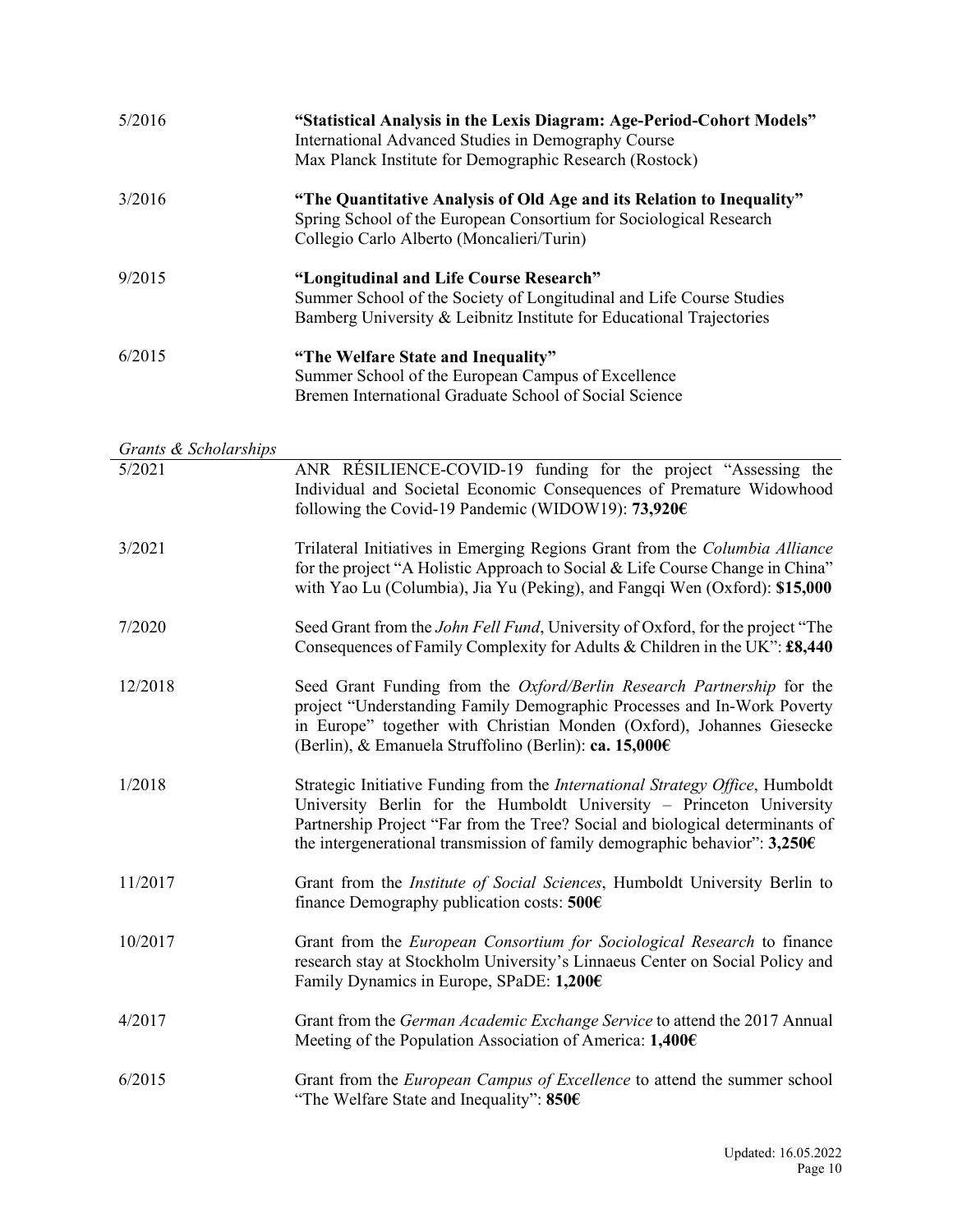| Awards                             |                                                                                                                                                     |
|------------------------------------|-----------------------------------------------------------------------------------------------------------------------------------------------------|
| 2020                               | Winner of the German Society for Demography Best PhD Thesis Prize                                                                                   |
| 2020                               | Merit Award of Excellence 2019/2020 from the Department of Sociology<br>(University of Oxford)                                                      |
| 2019                               | Winner of the European Consortium for Sociological Research Best PhD<br>Thesis Prize                                                                |
| 2019                               | Finalist for the Akademie für Soziologie Best PhD Thesis Prize                                                                                      |
| 2018                               | Best Poster Prize at the 2018 Annual Meeting of the Population Association of<br>America, Denver, CO.                                               |
|                                    |                                                                                                                                                     |
| <b>Teaching Experience</b><br>2017 | MA Seminar "Sequence Analysis in the Social Sciences"<br>Humboldt-University Berlin                                                                 |
| $2016 - 2017$                      | BA, MA and Doctoral Colloquium in Microsociology<br>Humboldt-University Berlin                                                                      |
| 2016                               | BA Seminar "Comparative Life Course Research with Data from the<br>Survey of Health, Ageing and Retirement in Europe"<br>Humboldt-University Berlin |
| $2015 - 2018$                      | <b>BA Seminar "Microsociology and Demography"</b><br>Humboldt-University Berlin                                                                     |
| $2011 - 2015$                      | <b>BA Tutorial "Statistics I and Statistics II"</b><br>Humboldt-University Berlin                                                                   |
| $2019 - 2020$                      | MA and Doctoral Colloquium in Family and Social Demography<br>University of Oxford                                                                  |
| 2020                               | <b>Lecture "Introduction to Family Sociology"</b><br>University of Oxford                                                                           |
| 2020                               | Lecture & Tutorials "The Second Demographic Transition"<br>University of Oxford                                                                     |
| 2021                               | BA Seminar "Familie und Ungleichheit in Europa"<br>Sciences Po, Nancy Campus                                                                        |
| 2021                               | BA Seminar "Familie und Demografie in Europa"<br>Sciences Po, Nancy Campus                                                                          |
| 2022                               | <b>MA Seminar "Comparative Social Survey Research"</b><br>Sciences Po, Paris Campus                                                                 |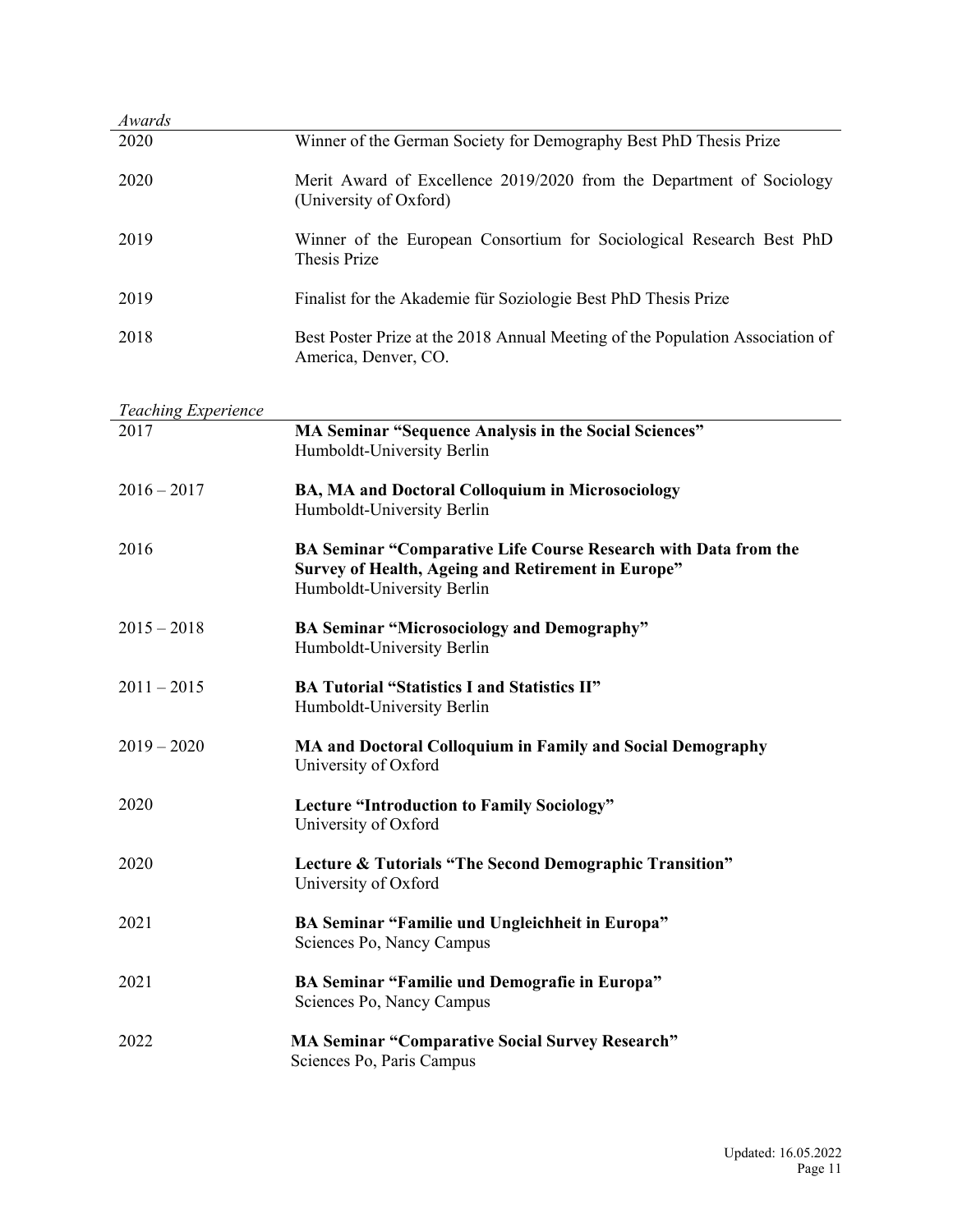#### *Supervision*

### **Recent Student Research Assistants** include:

- Antonino Polizzi (University of Oxford) within the Oxford/Berlin Research Partnership project "Understanding Family Demographic Processes and In-Work Poverty in Europe"
- Carla Rowold (University of Oxford) within the John Fell Fund project "The Consequences of Family Complexity for Adults & Children in the UK"
- Wen Liu (Peking University), Chunxue Zhang (Chinese University of Hong Kong), and Hanzhi Hu (University of Oxford) within the Trilateral Initiatives in Emerging Regions project "A Holistic Approach to Social & Life Course Change in China"
- Zoé Jan (Sciences Po Paris) and Bartholomew Konechni (Sciences Po Paris) within the ANR RÉSILIENCE-COVID-19 project "Assessing the Individual and Societal Economic Consequences of Premature Widowhood following the Covid-19 Pandemic

## **Recent Postdoctoral Researchers** include:

Sie Long Cheung (Hanze University Groningen) within the ANR RÉSILIENCE-COVID-19 project "Assessing the Individual and Societal Economic Consequences of Premature Widowhood following the Covid-19 Pandemic

#### **Recent Thesis Supervisions** include:

- Ronglin Ouyang (MSc University of Oxford): Do Gender Attitudes Matter for Fertility Intentions: Evidence from China
- Numerous mentorships within the BA, MA and Doctoral Colloquium in Microsociology (Humboldt-University Berlin) and the MA and Doctoral Colloquium in Family and Social Demography (University of Oxford)

#### **MA Jury Member** for:

- Upamanyu Ghosh (Sciences Po Paris): Cumulative social effect of short and long term disasters on the female-led population of the Indo-Bangladesh Sundarban Delta
- Bartholomew Konechni (Sciences Po Paris): Return of the Plague Town: Examining the Dual Processes of Mobility Stratification and Mobility Polarisation During the COVID-19 Pandemic in France

Ayasia Telesca-Whipple (Sciences Po Paris): Racial Socialization in French Algerian-origin families Jiaqi Hou (Sciences Po Paris) : Museum Visiting in the Digital Age

#### **PhD Jury Member** for:

Linda Vecgaile (European University Institute): Parenthood Effects on Career Outcomes: Does Fertility Timing Matter?

#### *Professional Service*

**Member** of the *Population Association of America*, the *European Population Association*, the *Sequence Analysis Association*, *the German Society for Demography*, *ISA RC28*, and *the International Chinese Sociological Association*

#### **Editorial Board Member** of the *Journal of Family Research*

**Review Editor** for *Frontiers in Genetics – Behavioral and Psychiatric Genetics*